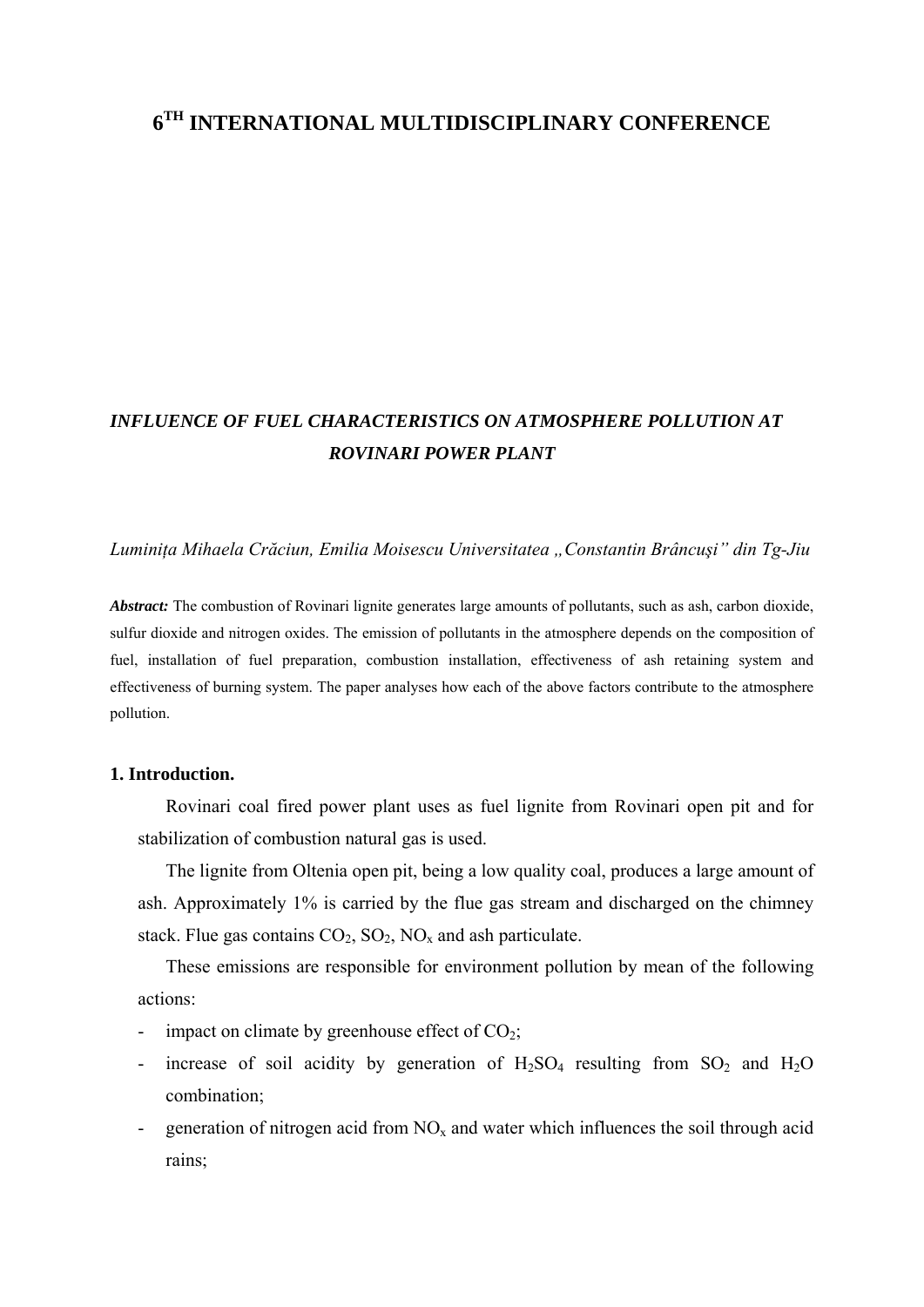- chemical pollution of water generated by leakage of chemical compounds in the surface water;
- local attenuation of solar irradiation generated by smoke and water vapor from cooling towers.

The scale of the pollution depends on the coal used, on combustion technology and on performance of cleaning technology. A stochastic factor is the operation personal which can influence by its actions the level of pollution.

 Dust contributes to increasing of water opacity; by mean of rainfall the pollutants go into the water and change the pH, the conductivity and enriching it in sulfates, nitrates, chlorines and metals.

 The composition of fuel plays an important role in atmosphere pollution. Not only sulfur contributes to the pollution but also other compounds generated during the combustion process.

 The level of pollution depends on the coal dust preparation utility, on the efficiency of ash retaining system and also on the efficiency of burning installation.

The present paper analyses how fuel influences the pollution of atmosphere.

#### **2. The actual situation of pollution generated by Rovinari power plant**

The 330 MW power units use approximately 350 tons of coal per hour. Lignite from Oltenia coal pit has a large amount of ash (40-50%). Most of the ash is collected in the furnace or in electrostatic precipitators which operate at an efficiency of 98-99%. Nevertheless, a large quota of ash generated during combustion is evacuated in the atmosphere. The sulfur content of the coal is less than 1% and it is to be reduced.



Figure 1 presents variation of  $SO<sub>2</sub>$  production in the period 2002-2003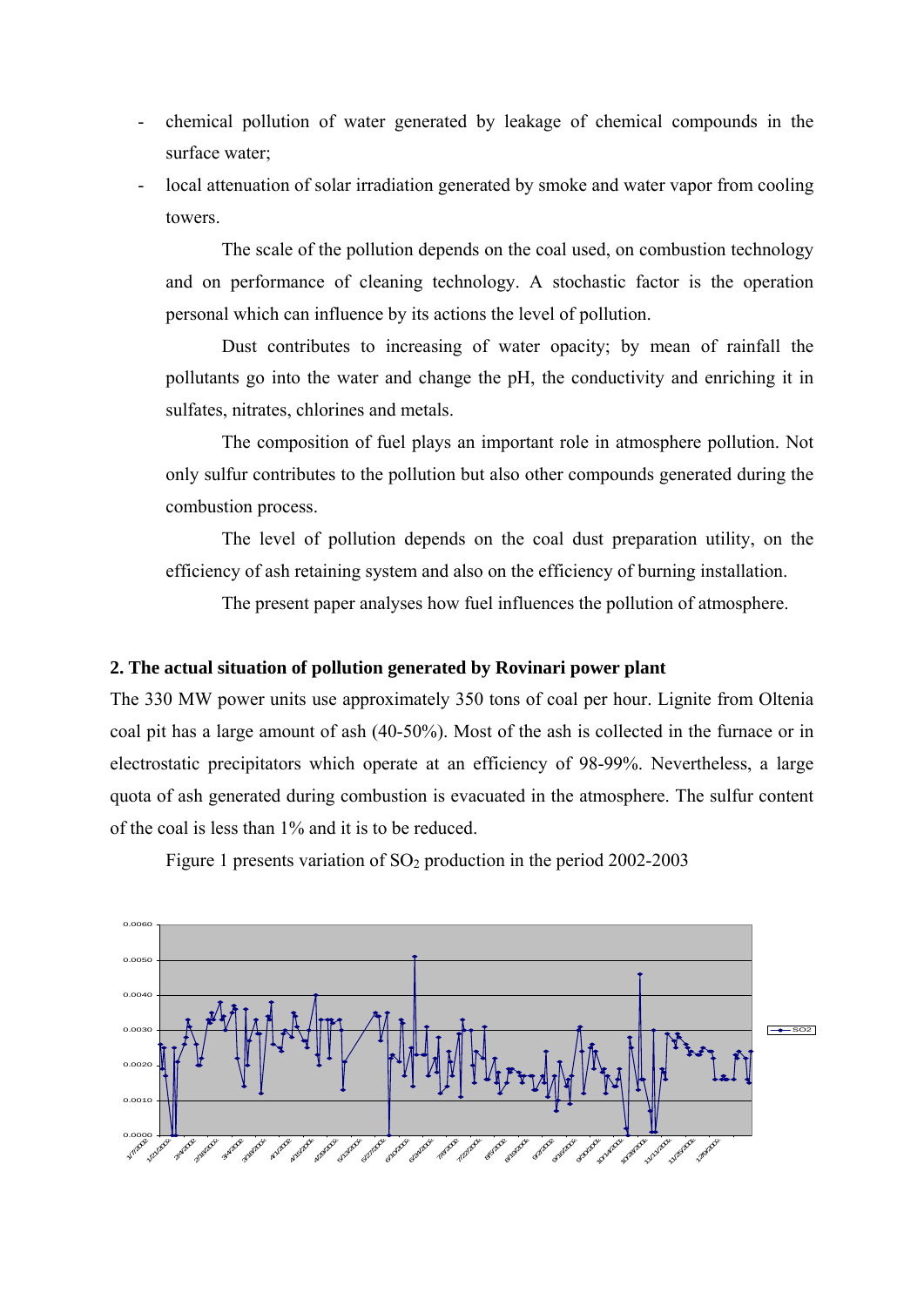

Fig. 1. Variation of  $SO_2$  production over the period 2002-2003

It can be ascertained that in 2003  $SO_2$  production is smaller than in 2002 as a result of some cutting down measures. Nitrogen oxides emission doesn't differ in 2002 in comparison with 2001 due to the fact that no measures for cutting down have been taken.



Fig. 2.  $NO<sub>x</sub>$  emission over the period 2002

 As the above graphs reveal, the daily variations are very large, although the same type of fuel was used. The large variation can be explained through defective operating of combustion installations or incorrect control of combustion process. At Rovinari power plant all emission values exceeded the maximum values; as a result, taking of emergency cutting down measures is compulsory.

# **3. Influence of fuel quality on pollution**

Lignite used in the boilers from Rovinari power plant has the following characteristics:

- calorific value 1400-1800 kcal/kg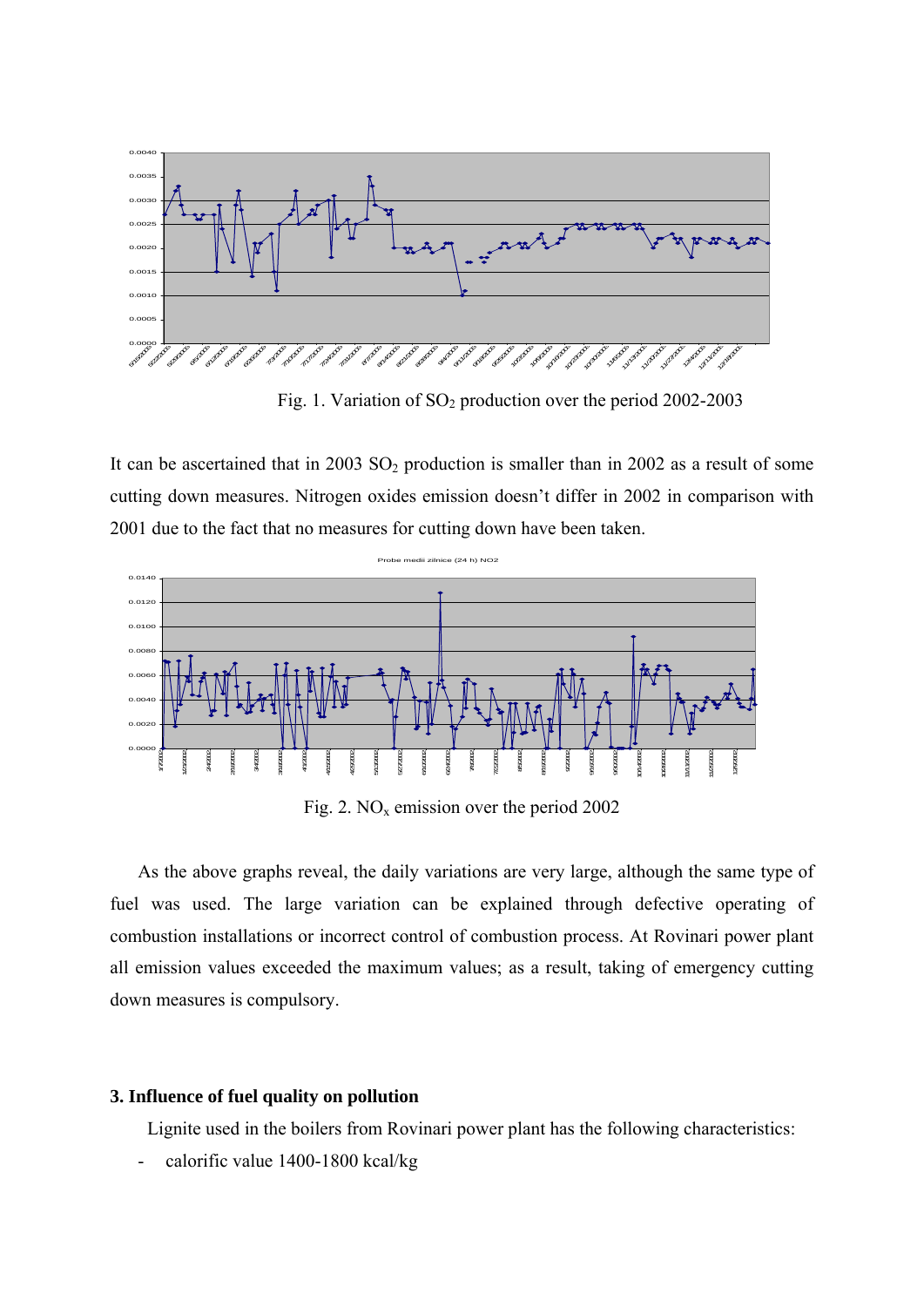- carbon content  $18,3-21,9%$
- hydrogen content 1,7-2,0%
- combustible sulfur content 0,7-0,8%
- $N_2 + O_2$  content 8,8-10,3%
- Volatile matter 18,6-21,4%
- Ash  $24-25.5%$
- Water 41-45%

 Rovinari lignite has a rather high combustible sulfur content 0,7-0,8%. It contributes to the generation of sulfur compounds which remain in the furnace (calcium, magnesium and sodium sulfates) and the rest is carried by flue gas in the form of  $SO_2$ . A fraction of  $SO<sub>2</sub>$  turns into  $SO<sub>3</sub>$  given the appropriate temperature and oxygen concentration.

 The combustible fraction of Rovinari lignite is in the range 48,1-56,4%. Out of this amount sulfur represents 1,4%.

The calorific value of solid fuel is given by the relation:

$$
Q_i = 339C + 1030H + 109(S_c - O) - 25W_t \quad [kJ/kg]
$$

One kilogram of sulfur generates through combustion an amount of heat of 103000 kJ (2600 kcal).

Elimination of sulfur from fuel leads to mitigation of heat amount given out of combustion. The result is a lower theoretical temperature in furnace. The theoretical temperature in furnace is given by the following relation:

$$
Q_{i} + \left(1 - \frac{q_{m}}{100}\right) V_{aum}^{0} c_{p}^{um} (t_{p2} - t_{0}) = \left(1 - \frac{q_{m}}{100}\right) [I_{g}(t_{t}, t_{f}) - I_{g}(t_{0}, t_{f})] +
$$
  
+  $(Q_{m} + Q_{ch} + Q_{rf} + a_{f} Q_{ex})$ 

in which the following symbols were used:  $q_m$  percent loss by unburned coal;  $V_{aum}^0$  theoretical volume of humid air;  $c_p^{um}$  specific heat of humid air;  $t_{p2}$  air temperature at the air preheater outlet;  $t_0$  reference temperature;  $I_g(t_t, t_f)$  flue gas enthalpy at the furnace air excess and temperature;  $I_g(t_0, t_f)$  flue gas enthalpy at the furnace air excess and reference temperature;  $Q_m$  mechanical loss;  $Q_{ch}$  chemical loss;  $Q_{rf}$  heat loss through solid waste evacuated form the furnace;  $Q_{ex}$  heat loss through the walls of the furnace;  $a_f$  fraction of the heat lost through the walls of the furnace.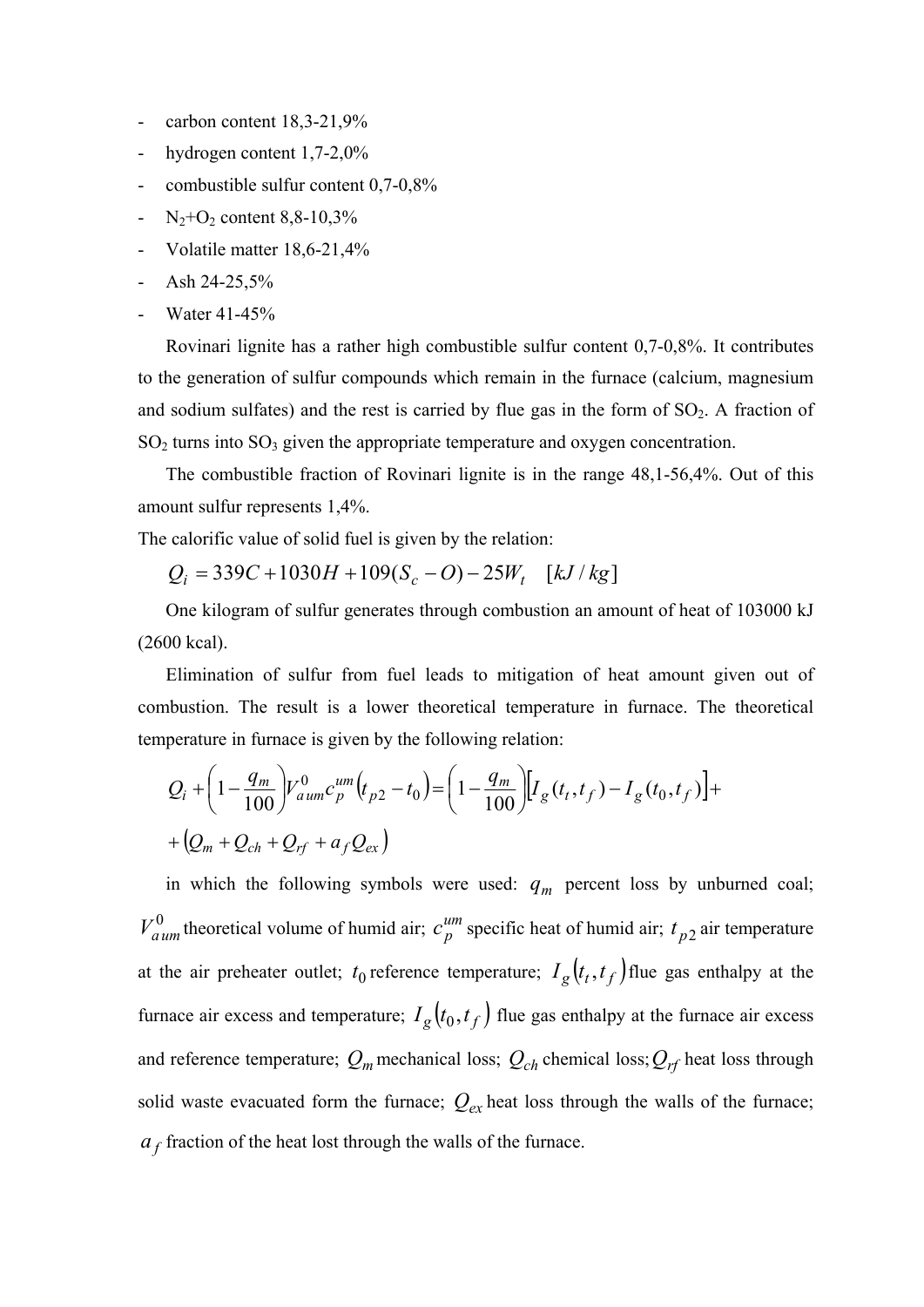The extraction of sulfur from fuel decreases the calorific value with 1-2%. The amount of heat given out in the furnace will decrease, resulting in a lower temperature in furnace. A lower temperature in furnace means a poorer burning and heat exchange processes.

From the perspective of combustion, the elimination of sulfur from coal is a loss but from the pollution perspective it is a gain.

The mitigation of pollution is much too important to give it up in favor of furnace temperature increase.

The carbon content in fuel represents an important component for increasing of calorific value since it has a high calorific value. By burning of carbon  $CO<sub>2</sub>$  is generated. The high content of  $CO<sub>2</sub>$  increases the radiative heat transfer due to tri-atomic gases, which results in smaller heat transfer surfaces.

## **4. The increase of power unit efficiency as a method of pollution mitigation**

The amount of substances given off through the chimney stack is proportional with the amount of fuel burned in the furnace. The amount of fuel burned itself depends on the efficiency of boiler as the following relation states:

$$
B=\frac{Q_u}{\eta Q_i}
$$

with  $Q_{\mu}$  the amount of heat transferred to water and steam.

 The decrease of fuel consumption is the most cost-effective method for mitigation of pollution. By reducing of fuel consumption the  $SO_2$ ,  $CO_2$ ,  $NO_x$  and dust emissions reported to the same amount of generated power decrease accordingly.

 Taking into account that investment in cleaning technology is large, presently, the only way to reduce pollution is increasing the power generation efficiency.

In order to increase the boiler efficiency the following methods can be employed:

- decrease of flue gas temperature
- decrease of heat loss of the boiler
- increase of feed water temperature
- decrease of condensing pressure

 The decrease of flue gas temperature is possible only by decrease of fuel sulfur content. Otherwise, the decrease of flue gas temperature leads to reaching the dew point temperature and which makes possible generation of sulfuric acid.